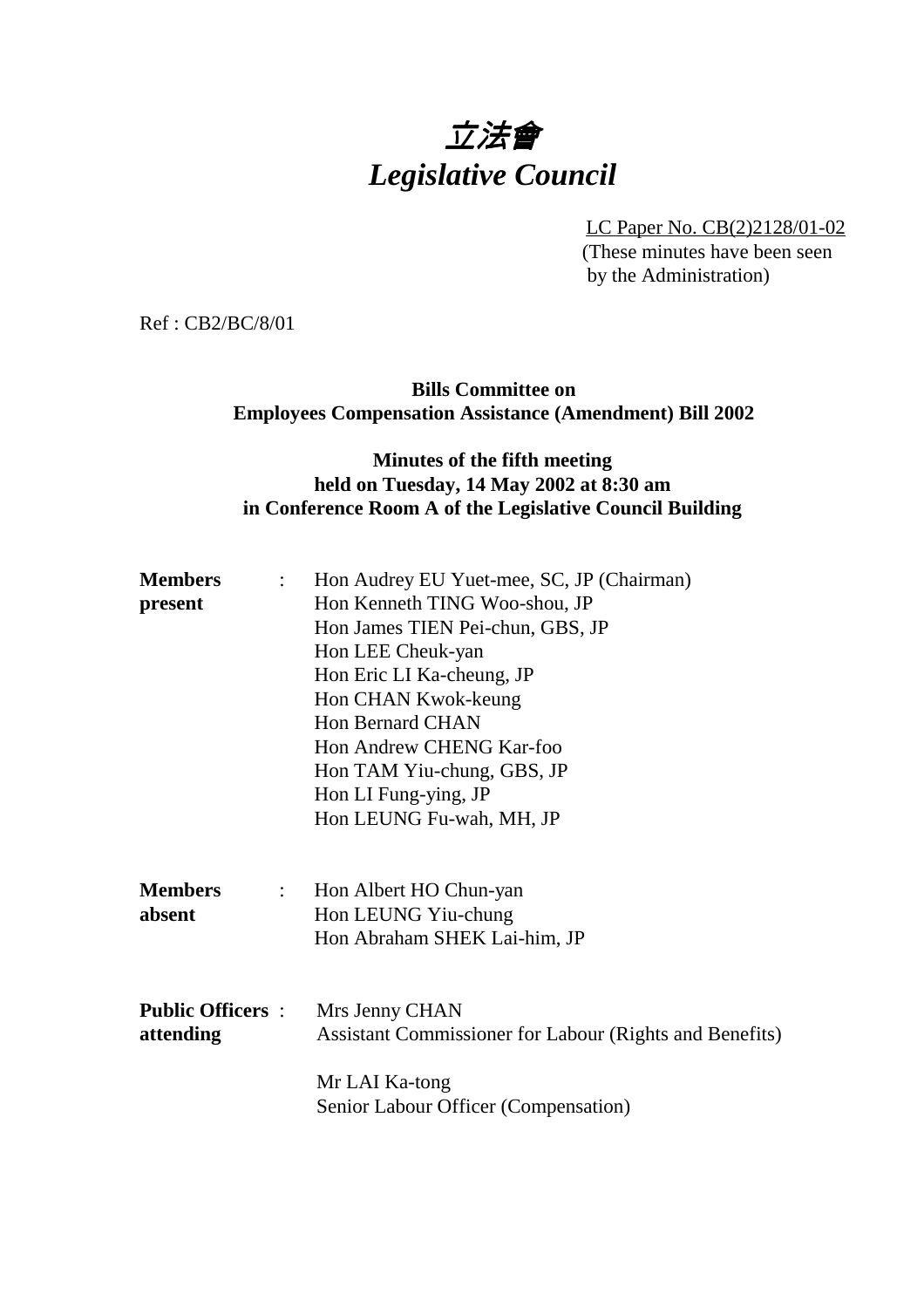Mr Geoffrey A FOX Senior Assistant Law Draftsman

Mr Lawrence PENG Senior Government Counsel

**Clerk in** : Mr Raymond LAM **attendance** Senior Assistant Secretary (2) 5

**Staff in** : Miss Kitty CHENG **attendance** Assistant Legal Adviser 5

> Ms Dora WAI Senior Assistant Secretary (2) 4

#### **I. Meeting with the Administration**

 $\overline{a}$ 

The Bills Committee deliberated (index of proceedings attached at **Annex**).

2. The Bills Committee requested the Administration to provide a written response to the following -

- (a) The breakdown of common law damages in the three cases assisted by the Employees Compensation Assistance Fund Board (the Fund Board) where the damages exceeded \$10 million in each case;
- (b) Whether the relief payment in the case of non-fatal injury would be treated as income under an attachment of income order in matrimonial cases;
- (c) The categories of persons eligible for relief payment in the case of nonfatal injury where the injured employee died before damages were awarded by the Court; and
- (d) To consider increasing the relief payment in the case of severely injured employees requiring long-term care.

3. In view of members' concern about a lack of definition for fatal and non-fatal injuries in the Bill, the Administration agreed to move a Committee Stage amendment to set out clearly that the Fund Board would not determine whether an employmentrelated injury was fatal or non-fatal, and this question would be a matter to be determined by the Court in accordance with the Employees' Compensation Ordinance.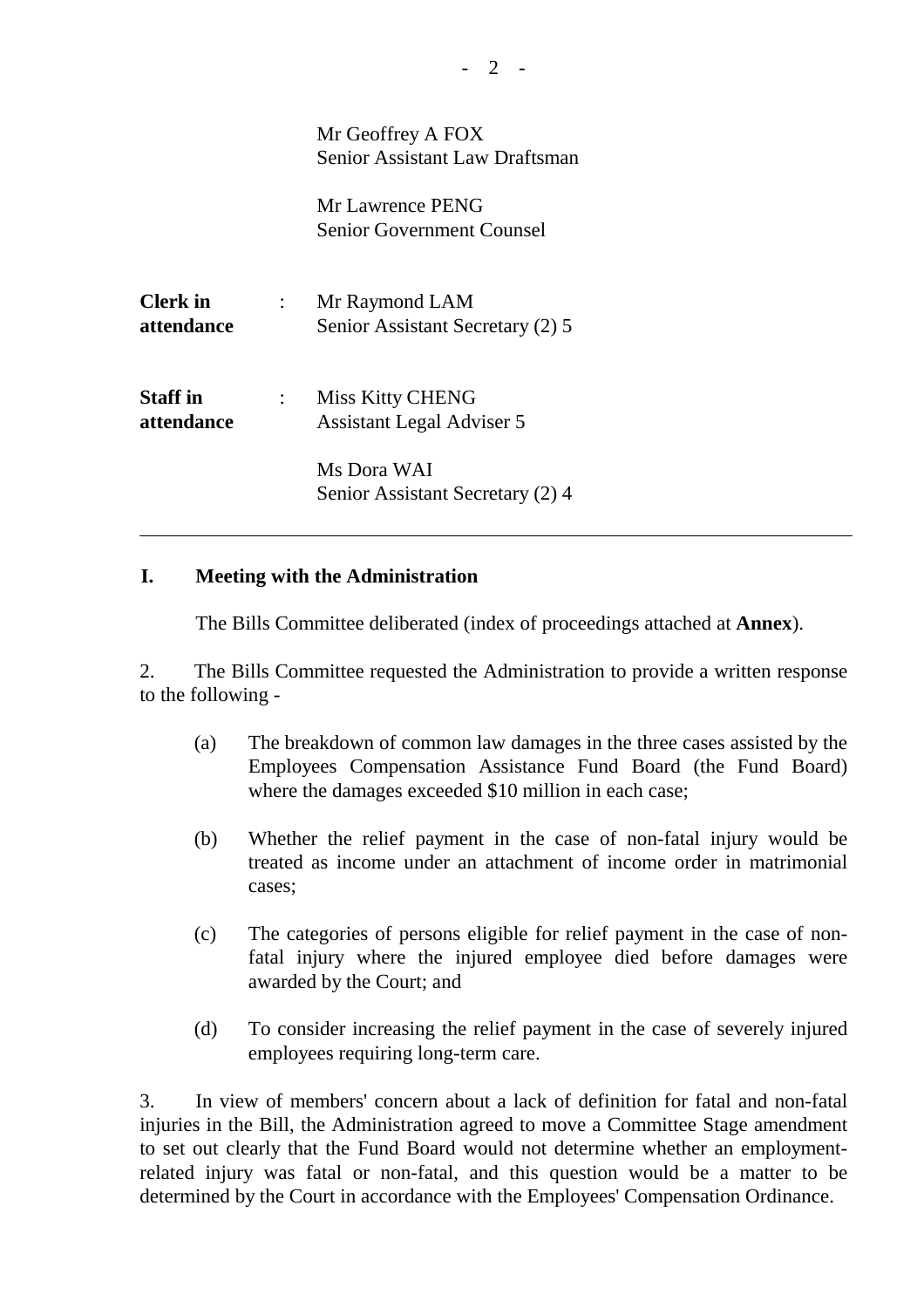4. Some members expressed concern that the brothers, sisters and other dependants of a deceased employee would not be eligible for relief payment under the Bill in the case of non-fatal injury. The Bills Committee requested Assistant Legal Adviser 5 to provide a comparison between the "dependants of the deceased" under the Fatal Accidents Ordinance and "eligible persons" under the Bill.

### **II. Date of next meeting**

5. The Bills Committee noted that the next meeting would be held on Thursday, 23 May 2002 at 10:45 am.

6. There being no other business, the meeting ended at 10:35 am.

Council Business Division 2 Legislative Council Secretariat 31 May 2002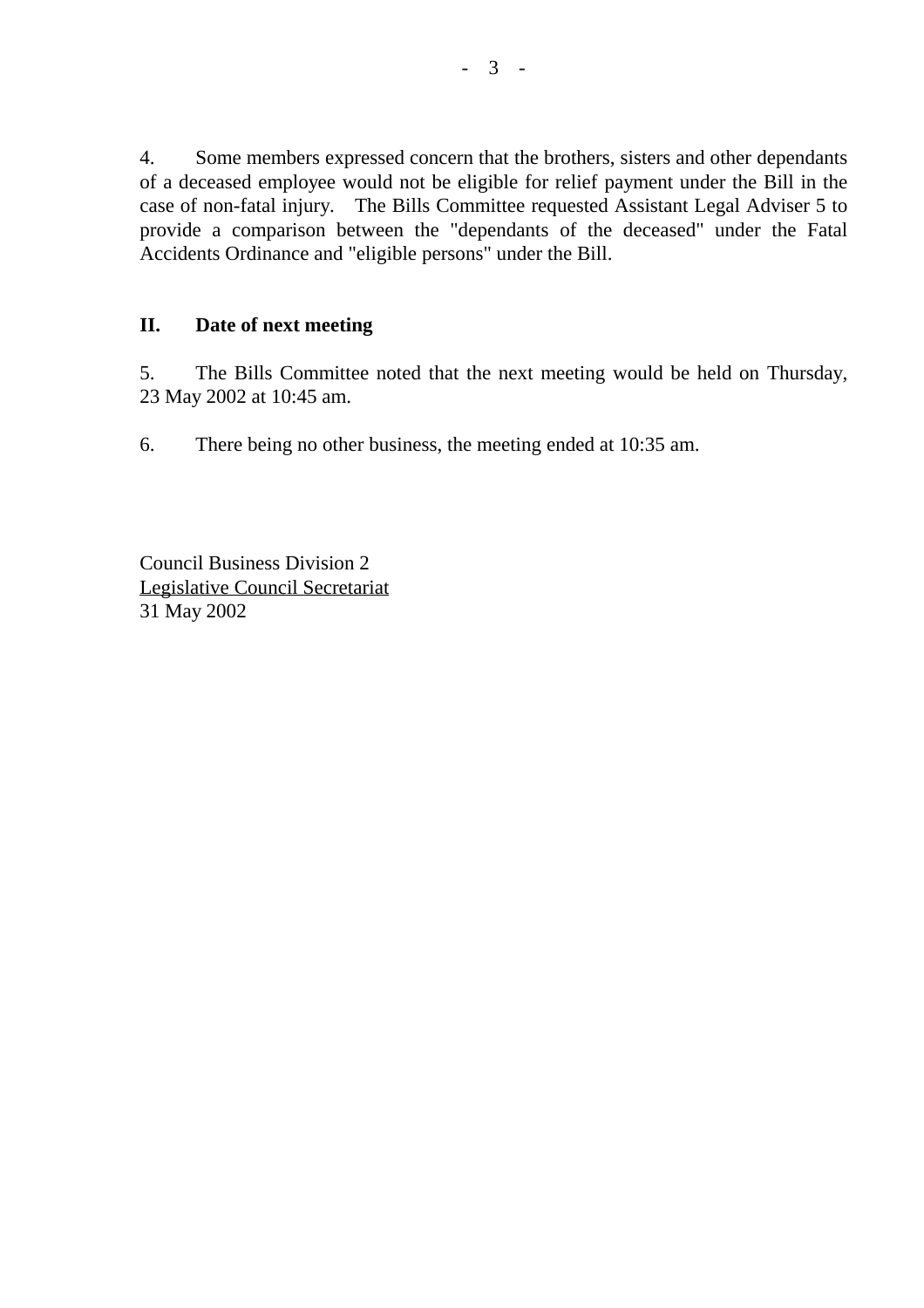### **Proceedings of the fifth meeting of the Bills Committee on Employees Compensation Assistance (Amendment) Bill 2002 held on Tuesday, 14 May 2002 at 8:30 am in Conference Room A of the Legislative Council Building**

| <b>Time</b>          | <b>Speaker</b>  | Subject(s)                                                                                                                                                                  | <b>Action</b><br>required |
|----------------------|-----------------|-----------------------------------------------------------------------------------------------------------------------------------------------------------------------------|---------------------------|
| $000000 -$<br>000144 | Chairman        | Opening remarks                                                                                                                                                             |                           |
| $000144 -$<br>000533 | Admin           | Briefed members on Admin's paper concerning "Operation of<br>the relief payment provisions" (LC Paper No. CB(2)1916/01-<br>02(02)                                           |                           |
| $000533 -$<br>000637 | Chairman        | Definition of fatal and non-fatal injuries                                                                                                                                  |                           |
| $000637 -$<br>000658 | Admin           | $-$ ditto $-$                                                                                                                                                               |                           |
| $000658 -$<br>000727 | Chairman        | - ditto -                                                                                                                                                                   |                           |
| $000727 -$<br>000804 | Admin           | - ditto -                                                                                                                                                                   |                           |
| $000804 -$<br>000817 | Chairman        | - ditto -                                                                                                                                                                   |                           |
| $000817 -$<br>000848 | Admin           | - ditto -                                                                                                                                                                   |                           |
| $000848 -$<br>000856 | Chairman        | - ditto -                                                                                                                                                                   |                           |
| $000856 -$<br>000858 | Admin           | - ditto -                                                                                                                                                                   |                           |
| $000858 -$<br>000909 | Chairman        | - ditto -                                                                                                                                                                   |                           |
| $000909 -$<br>000919 | Admin           | - ditto -                                                                                                                                                                   |                           |
| $000919 -$<br>000924 | Chairman        | - ditto -                                                                                                                                                                   |                           |
| $000924 -$<br>000945 | Admin           | $-$ ditto -                                                                                                                                                                 |                           |
| $000945 -$<br>001036 | Mr James TIEN   | - ditto -                                                                                                                                                                   |                           |
| $001036 -$<br>001112 | Chairman        | - ditto -                                                                                                                                                                   |                           |
| $001112 -$<br>001306 | Admin           | - ditto -                                                                                                                                                                   |                           |
| $001306 -$<br>001341 | Chairman        | - ditto -                                                                                                                                                                   |                           |
| $001341 -$<br>001411 | Admin           | Committee Stage amendment to be moved by Admin to set out<br>clearly that the Fund Board would not determine whether an<br>employment-related injury was fatal or non-fatal | Admin to<br>follow-up     |
| $001412 -$<br>001446 | Mr LEUNG Fu-wah | Entitlement of an estate beneficiary to the unpaid balance of<br>relief payment in the case where the injured employee died<br>before the relief payment was fully paid     |                           |
| $001446 -$<br>001530 | Chairman        | Manner of payment of relief payment                                                                                                                                         |                           |
| $001530 -$<br>001552 | Mr LEUNG Fu-wah | Entitlement of an estate beneficiary to the unpaid balance of<br>relief payment in the case where the injured employee died<br>before the relief payment was fully paid     |                           |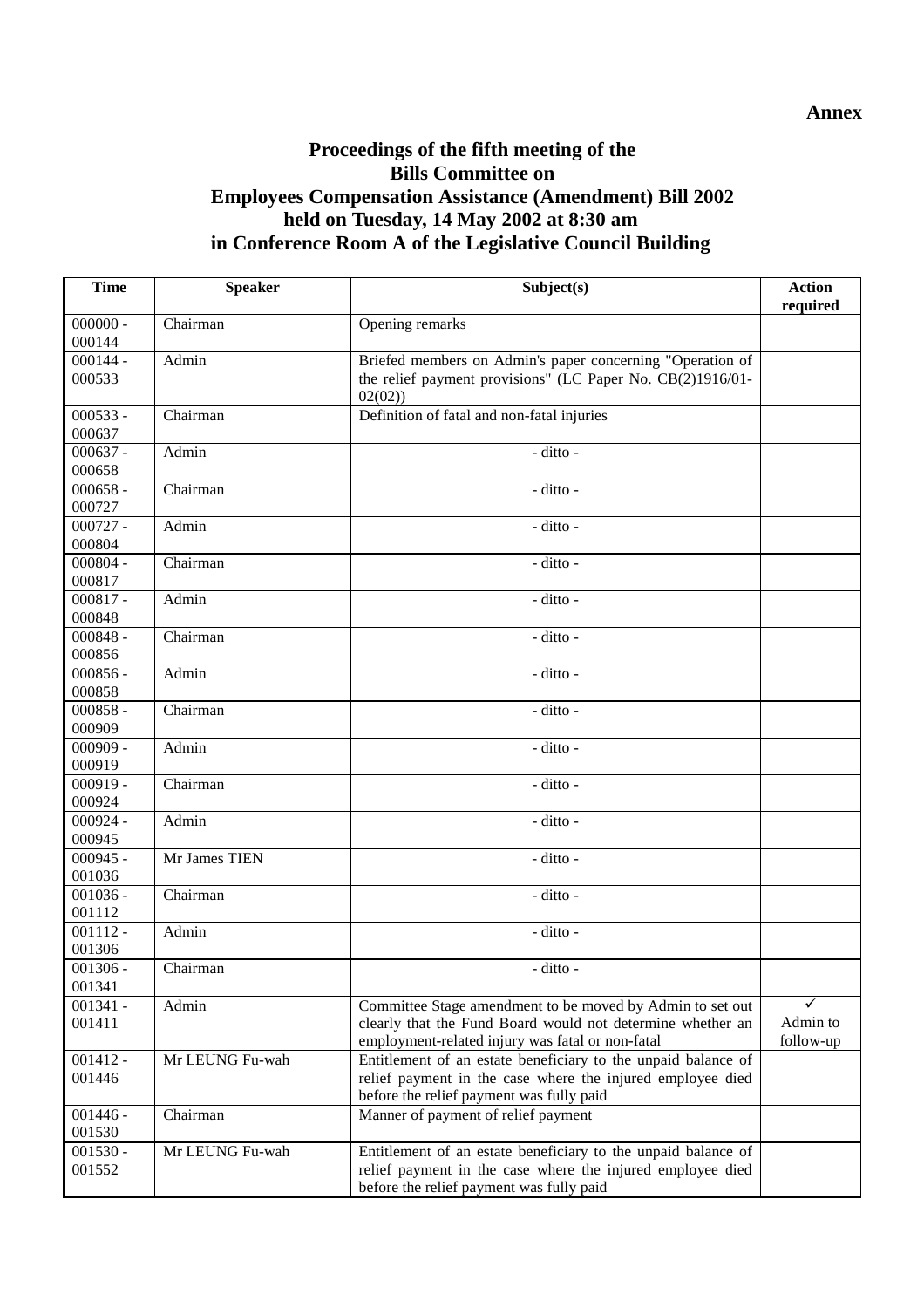| <b>Time</b>                     | <b>Speaker</b>   | Subject(s)                                                                                                                                                              | <b>Action</b><br>required |
|---------------------------------|------------------|-------------------------------------------------------------------------------------------------------------------------------------------------------------------------|---------------------------|
| $001552 -$<br>001607            | Chairman         | - ditto -                                                                                                                                                               |                           |
| $001607 -$<br>001614            | Mr LEUNG Fu-wah  | - ditto -                                                                                                                                                               |                           |
| $001614 -$<br>001617            | Chairman         | Manner of payment of relief payment                                                                                                                                     |                           |
| $001617 -$<br>001845            | Admin            | - ditto -                                                                                                                                                               |                           |
| $001845 -$<br>001849            | Chairman         | - ditto -                                                                                                                                                               |                           |
| $001849 -$<br>001939            | Admin            | - ditto -                                                                                                                                                               |                           |
| $001939 -$<br>002009            | Chairman         | - ditto -                                                                                                                                                               |                           |
| $002009 -$<br>002201            | Admin            | Entitlement of an estate beneficiary to the unpaid balance of<br>relief payment in the case where the injured employee died<br>before the relief payment was fully paid |                           |
| $002201 -$<br>002213            | Chairman         | - ditto -                                                                                                                                                               |                           |
| $002213 -$<br>002243            | Ms LI Fung-ying  | Upper limit of relief payment                                                                                                                                           |                           |
| $\overline{002243}$ -<br>002311 | Admin            | - ditto -                                                                                                                                                               |                           |
| $002311 -$<br>002344            | Chairman         | Possibility of not being able to receive the full amount of<br>damages under the proposed arrangement for relief payment                                                |                           |
| $002344 -$<br>002354            | Ms LI Fung-ying  | Upper limit of relief payment                                                                                                                                           |                           |
| $002354 -$<br>002519            | Admin            | - ditto -                                                                                                                                                               |                           |
| $002519 -$<br>002555            | Chairman         | Possibility of not being able to receive the full amount of<br>damages under the proposed arrangement for relief payment                                                |                           |
| $002555 -$<br>002723            | Admin            | - ditto -                                                                                                                                                               |                           |
| $002723 -$<br>002835            | Mr LEE Cheuk-yan | New sections 20G and 37A                                                                                                                                                |                           |
| $002835 -$<br>002931            | Admin            | - ditto -                                                                                                                                                               |                           |
| $002931 -$<br>002938            | Mr LEE Cheuk-yan | - ditto -                                                                                                                                                               |                           |
| $002938 -$<br>003016            | Chairman         | - ditto -                                                                                                                                                               |                           |
| $003016 -$<br>003037            | Mr LEE Cheuk-yan | - ditto -                                                                                                                                                               |                           |
| $003037 -$<br>003254            | Admin            | - ditto -                                                                                                                                                               |                           |
| $003254 -$<br>003304            | Chairman         | - ditto -                                                                                                                                                               |                           |
| 003304 -<br>003319              | Admin            | - ditto -                                                                                                                                                               |                           |
| $003319 -$<br>003424            | Mr LEUNG Fu-wah  | Entitlement of an estate beneficiary to the unpaid balance of<br>relief payment in the case where the injured employee died<br>before the relief payment was fully paid |                           |
| 003424 -<br>003624              | Admin            | - ditto -                                                                                                                                                               |                           |
| $003624 -$<br>003647            | ALA5             | - ditto -                                                                                                                                                               |                           |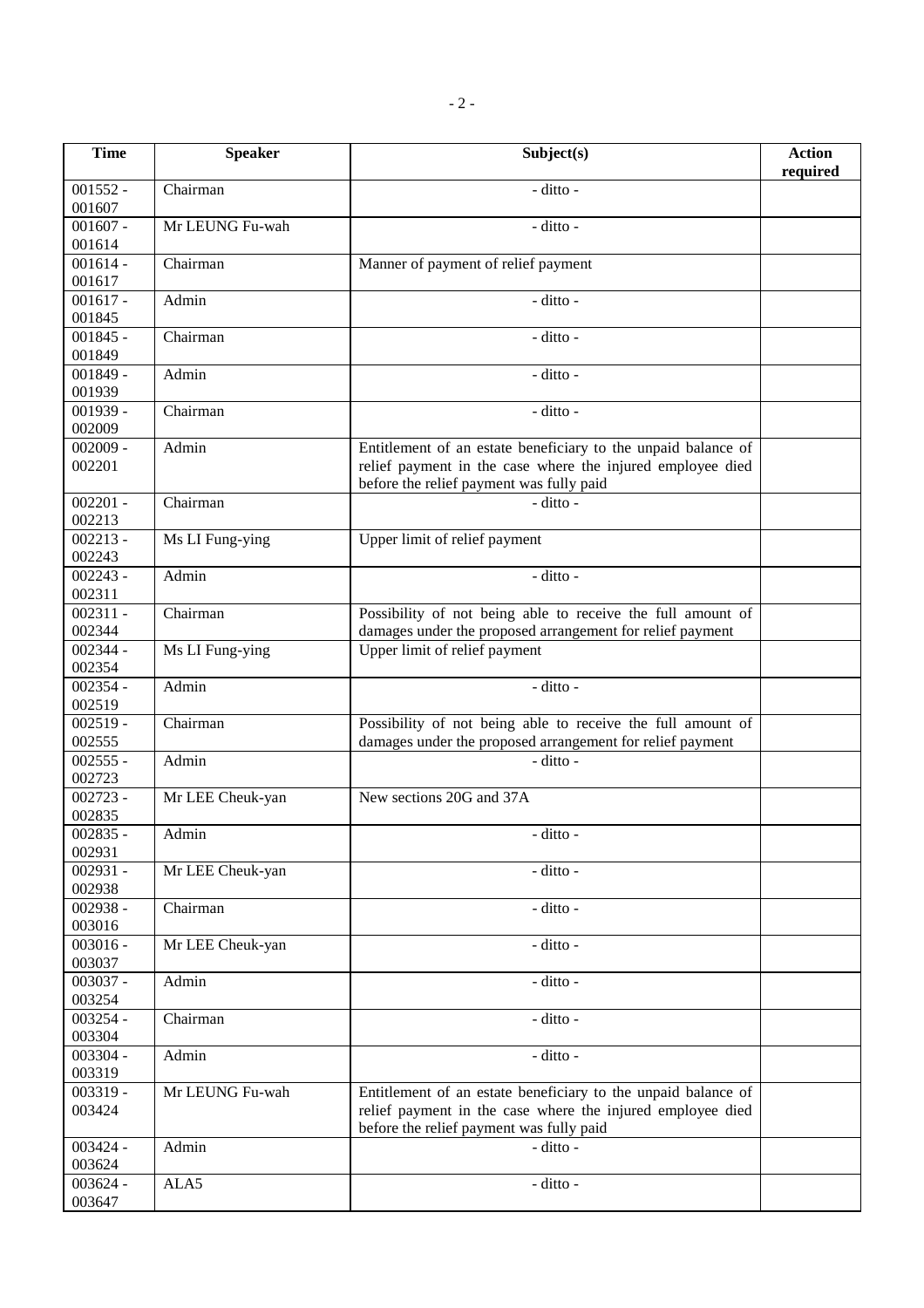| <b>Time</b>          | <b>Speaker</b>                  | Subject(s)                                                                                                                                                | <b>Action</b><br>required                         |
|----------------------|---------------------------------|-----------------------------------------------------------------------------------------------------------------------------------------------------------|---------------------------------------------------|
| $003647 -$           | Mr Andrew CHENG                 | Possibility of including brothers and sisters as eligible persons                                                                                         |                                                   |
| 003931<br>$003931 -$ | Admin                           | in the case of non-fatal injury<br>- ditto -                                                                                                              |                                                   |
| 004155               |                                 |                                                                                                                                                           |                                                   |
| $004155 -$<br>004314 | Mr Andrew CHENG                 | - ditto -                                                                                                                                                 |                                                   |
| $004314 -$<br>004504 | Chairman                        | Possibility of including dependants as eligible persons in the<br>case of non-fatal injury                                                                |                                                   |
| $004504 -$<br>004705 | Mr Andrew CHENG                 | Possibility of including brothers and sisters/dependants as<br>eligible persons in the case of non-fatal injury                                           |                                                   |
| $004705 -$<br>004726 | Admin                           | - ditto -                                                                                                                                                 |                                                   |
| $004726 -$<br>004831 | Mr CHAN Kwok-keung              | Inadequate financial support for severely injured employees<br>requiring long-term care under the proposed arrangement for<br>relief payment              |                                                   |
| $004831 -$<br>004957 | Chairman                        | Feasibility for the court to exercise discretion in determining<br>the level of initial relief payment having regard to the<br>circumstances of each case |                                                   |
| $004957 -$<br>005059 | Mr CHAN Kwok-keung/<br>Chairman | Inadequate financial support for severely injured employees<br>requiring long-term care under the proposed arrangement for<br>relief payment              |                                                   |
| $005059 -$<br>005259 | Admin                           | Basis for having an initial relief payment of \$1.5 million<br>followed by monthly payments                                                               |                                                   |
| $005259 -$<br>005331 | Mr CHAN Kwok-keung              | Amount of damages likely to be awarded to a young employee<br>who became a paraplegic as a result of an employment-related<br>injury                      |                                                   |
| $005331 -$<br>005500 | Chairman                        | Breakdown of common law damages in the three cases<br>assisted by the Fund Board where the damages exceeded \$10<br>million in each case                  |                                                   |
| $005500 -$<br>005603 | Admin                           | - ditto -                                                                                                                                                 | ✓<br>Admin to<br>provide a<br>written<br>response |
| $005603 -$<br>005657 | Mr CHAN Kwok-keung              | - ditto -                                                                                                                                                 |                                                   |
| $005657 -$<br>005900 | Mr Andrew CHENG                 | Rationale for limiting eligible persons to the deceased<br>employee's spouse, children under 21 and parents in the case<br>of non-fatal injury            |                                                   |
| $005900 -$<br>005912 | Chairman                        | - ditto -                                                                                                                                                 |                                                   |
| $005912 -$<br>005925 | Mr Andrew CHENG                 | - ditto -                                                                                                                                                 |                                                   |
| $005925 -$<br>010022 | Chairman                        | ALA5 to provide a comparison between "dependants of the<br>deceased" under the Fatal Accidents Ordinance and "eligible<br>persons" under the Bill         | ✓<br>ALA5 to<br>provide a<br>comparison           |
| $010022 -$<br>010042 | Mr Andrew CHENG                 | Rationale for limiting eligible persons to the deceased<br>employee's spouse, children under 21 and parents in the case<br>of non-fatal injury            |                                                   |
| $010042 -$<br>010340 | Admin                           | - ditto -                                                                                                                                                 |                                                   |
| $010340 -$<br>010436 | Mr Andrew CHENG                 | Reasons for not including brothers and sisters as eligible<br>persons in the case of non-fatal injury                                                     |                                                   |
| $010436 -$<br>010719 | Admin                           | $-$ ditto $-$                                                                                                                                             |                                                   |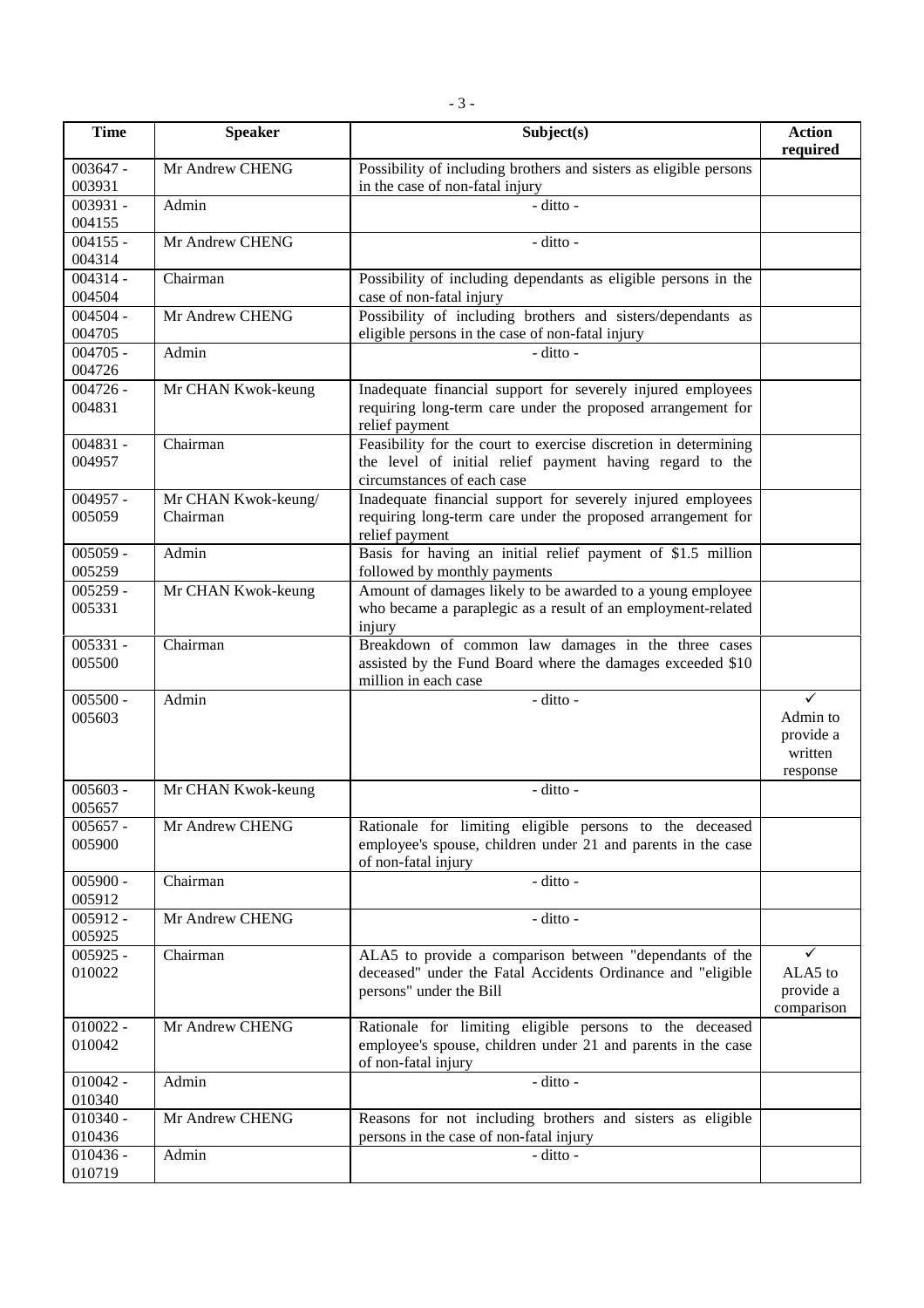| <b>Time</b>          | <b>Speaker</b>     | Subject(s)                                                                                                                   | <b>Action</b>            |
|----------------------|--------------------|------------------------------------------------------------------------------------------------------------------------------|--------------------------|
|                      |                    |                                                                                                                              | required                 |
| $010719 -$<br>010922 | Ms LI Fung-ying    | Whether relief payment in the case of non-fatal injury would<br>be treated as income under an attachment of income order in  |                          |
|                      |                    | matrimonial cases                                                                                                            |                          |
| $010922 -$           | Chairman           | - ditto -                                                                                                                    |                          |
| 010958               |                    |                                                                                                                              |                          |
| $010958 -$<br>011121 | Admin              | - ditto -                                                                                                                    |                          |
| $011121 -$           | Chairman           | - ditto -                                                                                                                    |                          |
| 011201               |                    |                                                                                                                              |                          |
| $011201 -$           | Ms LI Fung-ying    | - ditto -                                                                                                                    |                          |
| 011332<br>$011332 -$ | Chairman           | - ditto -                                                                                                                    |                          |
| 011354               |                    |                                                                                                                              |                          |
| $011354 -$           | Ms LI Fung-ying    | - ditto -                                                                                                                    |                          |
| 011425               |                    |                                                                                                                              |                          |
| $011425 -$<br>011548 | Admin              | $-$ ditto $-$                                                                                                                |                          |
| $011548 -$           | Chairman           | - ditto -                                                                                                                    | $\checkmark$             |
| 011611               |                    |                                                                                                                              | Admin to                 |
|                      |                    |                                                                                                                              | provide a                |
|                      |                    |                                                                                                                              | written                  |
| $011611 -$           | Mr LEE Cheuk-yan   | Inadequate financial support for severely injured employees                                                                  | response                 |
| 011910               |                    | requiring long-term care under the proposed arrangement for                                                                  |                          |
|                      |                    | relief payment                                                                                                               |                          |
| $011910 -$           | Chairman           | - ditto -                                                                                                                    |                          |
| 011917<br>$011917 -$ | Mr Kenneth TING    | Support for the proposed arrangements in the Bill                                                                            |                          |
| 011944               |                    |                                                                                                                              |                          |
| $011944 -$           | Chairman           | Categories of persons eligible for relief payment in the case of                                                             |                          |
| 012116               |                    | non-fatal injury where the injured employee died before                                                                      |                          |
| $012116 -$           | Admin              | damages were awarded by the Court<br>- ditto -                                                                               |                          |
| 012226               |                    |                                                                                                                              |                          |
| $012226 -$           | Chairman           | - ditto -                                                                                                                    |                          |
| 012300               |                    |                                                                                                                              |                          |
| $012300 -$           | Admin              | Categories of persons eligible for relief payment in the case of                                                             | $\checkmark$<br>Admin to |
| 012310               |                    | non-fatal injury where the injured employee died before<br>damages were awarded by the Court                                 | provide a                |
|                      |                    |                                                                                                                              | written                  |
|                      |                    |                                                                                                                              | response                 |
| $012310 -$<br>012426 | Mr CHAN Kwok-keung | Possibility of taking out insurance cover against the liabilities<br>of the Fund Board in respect of uninsured employers and |                          |
|                      |                    | insurer insolvency                                                                                                           |                          |
| $012426 -$           | Admin              | - ditto -                                                                                                                    |                          |
| 012607               |                    |                                                                                                                              |                          |
| $012607 -$           | Mr CHAN Kwok-keung | - ditto -                                                                                                                    |                          |
| 012622<br>$012622 -$ | Chairman           | Admin's paper concerning "Raising the level of initial payment                                                               |                          |
| 012720               |                    | of relief payment" (LC Paper No. CB(2)1916/01-02(01))                                                                        |                          |
| $012720 -$           | Mr LEE Cheuk-yan   | Reasons for the anticipated adverse financial implication on                                                                 |                          |
| 012741               |                    | the cash flow of the Scheme if the initial relief payment was                                                                |                          |
| $012741 -$           | Admin              | increased to \$2 million<br>- ditto -                                                                                        |                          |
| 013036               |                    |                                                                                                                              |                          |
| 013036 -             | Mr LEE Cheuk-yan   | Possibility of raising the level of relief payment for severely                                                              |                          |
| 013302               |                    | injured employees requiring long-term care                                                                                   |                          |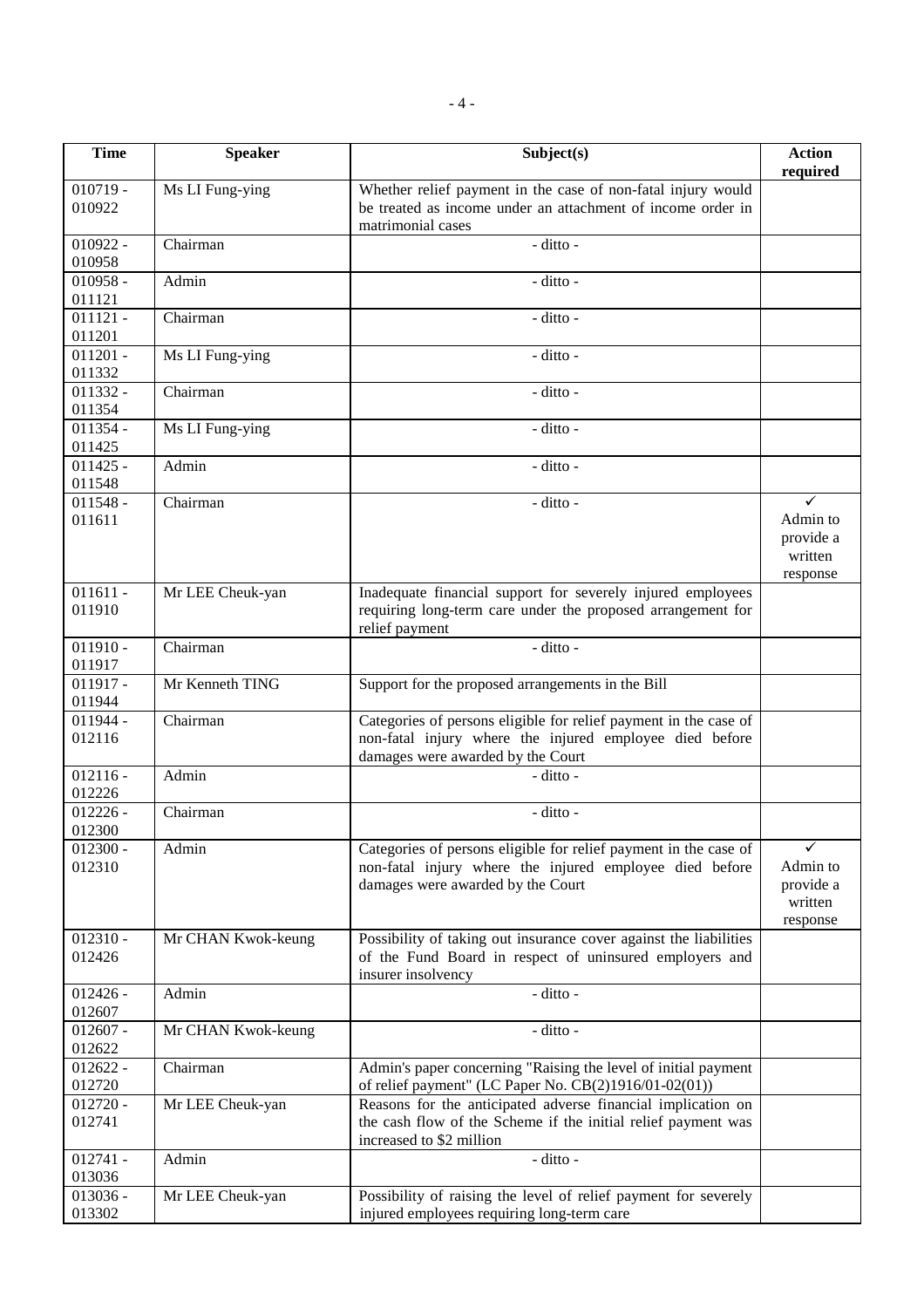| <b>Time</b>          | <b>Speaker</b>                           | Subject(s)                                                                                                                                                                                                             | <b>Action</b><br>required                                     |
|----------------------|------------------------------------------|------------------------------------------------------------------------------------------------------------------------------------------------------------------------------------------------------------------------|---------------------------------------------------------------|
| $013302 -$<br>013310 | Chairman                                 | (a) Ditto; and<br>(b) Possibility of raising the level of surcharge to be imposed<br>on uninsured employers                                                                                                            |                                                               |
| $013310 -$<br>013427 | Admin                                    | Possibility of raising the level of relief payment for<br>(a)<br>severely injured employees requiring long-term care; and<br>(b) Possibility of raising the level of surcharge to be imposed<br>on uninsured employers | ✓<br>Admin to<br>provide a<br>written<br>response<br>on $(a)$ |
| $013427 -$<br>013636 | Chairman                                 | Possibility of raising the level of monthly relief payment for<br>severely injured employees requiring long-term care                                                                                                  |                                                               |
| $013636 -$<br>013800 | Ms LI Fung-ying                          | (a) Ditto; and<br>(b) Whether the relief payment in the case of non-fatal injury<br>would be treated as income under an attachment of<br>income order in matrimonial cases                                             |                                                               |
| $013800 -$<br>013823 | Chairman                                 | Same as (b) above                                                                                                                                                                                                      |                                                               |
| $013823 -$<br>013841 | Mr CHAN Kwok-keung                       | Cause of the financial predicament of the Fund                                                                                                                                                                         |                                                               |
| $013841 -$<br>013910 | Admin                                    | - ditto -                                                                                                                                                                                                              |                                                               |
|                      | Clause-by-clause examination of the Bill |                                                                                                                                                                                                                        |                                                               |
| $013910 -$<br>014003 | Chairman                                 | Clause 2 - Long title substituted                                                                                                                                                                                      |                                                               |
| $014003 -$<br>014042 | Admin                                    | - ditto -                                                                                                                                                                                                              |                                                               |
| $014042 -$<br>014140 | Chairman                                 | Clause 3 - Interpretation                                                                                                                                                                                              |                                                               |
| $014140 -$<br>014212 | Admin                                    | Definition of "cohabitee"                                                                                                                                                                                              |                                                               |
| $014212 -$<br>014230 | Chairman                                 | Definition of "eligible person" in a non-fatal injury                                                                                                                                                                  |                                                               |
| $014230 -$<br>014309 | Admin                                    | - ditto -                                                                                                                                                                                                              |                                                               |
| $014309 -$<br>014338 | Chairman                                 | Definition of fatal and non-fatal injuries                                                                                                                                                                             |                                                               |
| $014338 -$<br>014439 | Admin                                    | - ditto -                                                                                                                                                                                                              |                                                               |
| $014439 -$<br>014510 | Chairman                                 | Categories of persons eligible for relief payment in the case of<br>non-fatal injury where the injured employee died before<br>damages were awarded by the Court                                                       |                                                               |
| $014510 -$<br>014518 | Admin                                    | - ditto -                                                                                                                                                                                                              |                                                               |
| $014518 -$<br>014556 | Chairman                                 | - ditto -                                                                                                                                                                                                              |                                                               |
| $014556 -$<br>014609 | Admin                                    | - ditto -                                                                                                                                                                                                              |                                                               |
| $014609 -$<br>014632 | Chairman                                 | - ditto -                                                                                                                                                                                                              |                                                               |
| $014632 -$<br>014646 | Admin                                    | - ditto -                                                                                                                                                                                                              |                                                               |
| $014646 -$<br>014725 | Chairman                                 | Reasons for not including a child adopted by the injured<br>employee after the occurrence of the accident as an eligible<br>person for relief payment                                                                  |                                                               |